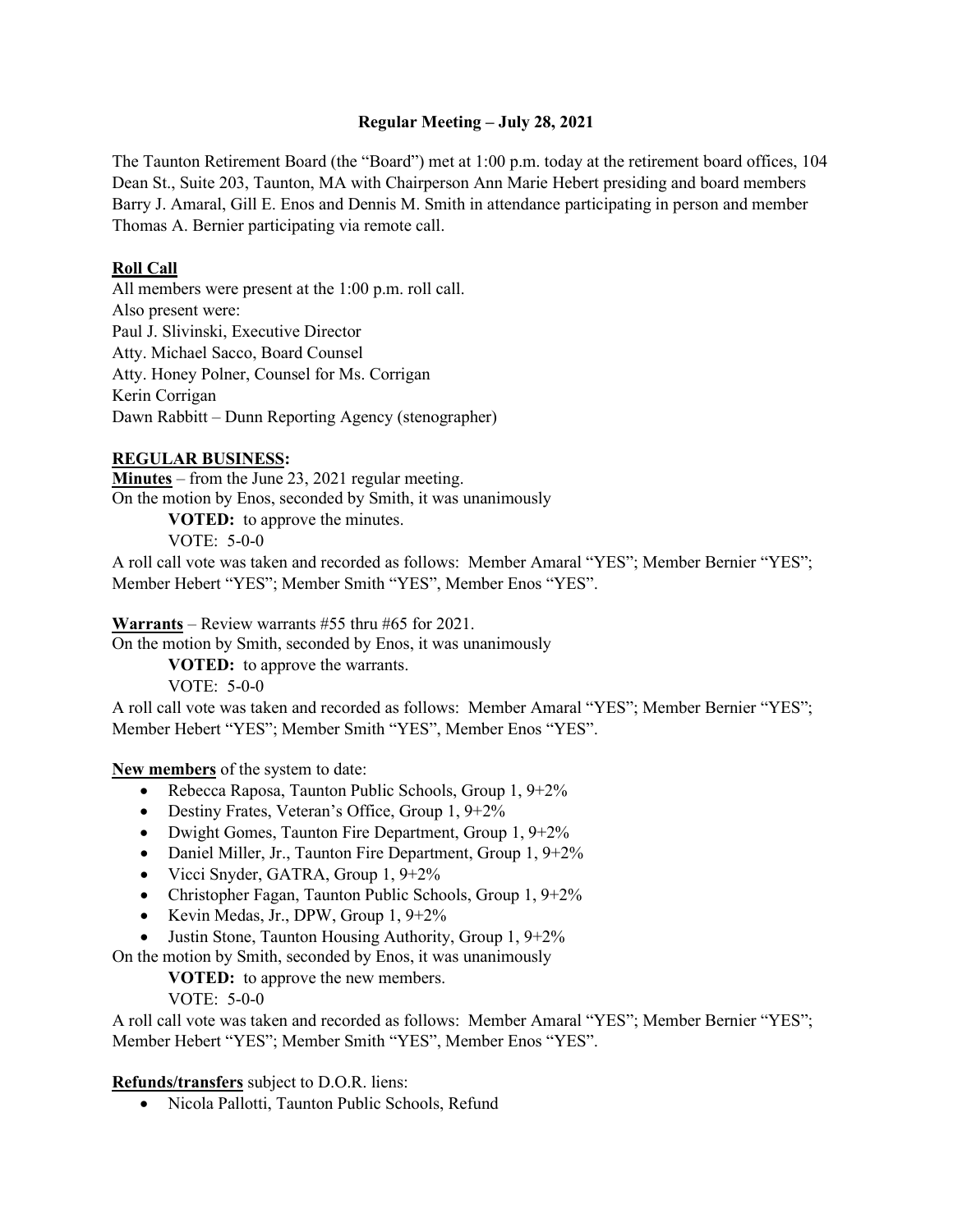- Deborah Rioux, Taunton Public Schools, Refund
- Marguerite Mitchell, School Dept., Transfer to State. Taunton service: 07/23/2012 to 05/02/2021 - 8 yrs., 9 months creditable service under G.L. c. 32, Section 3(8)c.

On the motion by Smith, seconded by Enos, it was unanimously

**VOTED:** to approve the refunds & transfers.

VOTE: 5-0-0

A roll call vote was taken and recorded as follows: Member Amaral "YES"; Member Bernier "YES"; Member Hebert "YES"; Member Smith "YES", Member Enos "YES".

**Retirement/survivorship** applications:

- Armand Martins, TMLP, Superannuation, Group 4, 9/7/2021
- Cynthia Clark, TMLP, Superannuation, Group 1, 8/10/2021
- Nathan Furtado, TMLP, Ordinary disability posthumous, Group 4, 2/20/2021
- Mary Jane McCoy, TNH, Superannuation, Group 1, 5/29/2021
- Diane Bell, School, Superannuation, Group 1, 9/1/2021
- Ann Marie Hebert, Superannuation, Group 1, 10/30/2021
- Scott J. DeSantis, Assessor's, Superannuation, Group 1, 8/9/2021
- Kathleen Kisamore, GATRA, Superannuation, Group 1, 8/31/2021

On the motion by Smith, seconded by Enos, it was unanimously

**VOTED:** to approve the retirements and survivorships.

VOTE: 4-0-1

A roll call vote was taken and recorded as follows: Member Amaral "YES"; Member Bernier "YES"; Member Hebert "YES" but voted 'present' on her own retirement; Member Smith "YES", Member Enos "YES".

**Deaths** – there were none to report.

**Make-up/redeposits** and liability for creditable service:

• Faith Wagner, make up, School, 1 year, 4 mos, 2 days

On the motion by Smith, seconded by Enos, it was unanimously

**VOTED:** to approve makeup payment for creditable service.

VOTE: 5-0-0

A roll call vote was taken and recorded as follows: Member Amaral "YES"; Member Bernier "YES"; Member Hebert "YES"; Member Smith "YES", Member Enos "YES".

**PERAC** Memo's and correspondence:

- PERAC Memo #18/2021-Updated Member and Beneficiary Application for Distribution of Accumulated Total Deductions Forms
- PERAC Memo #19/2021 Mandatory Board Member Training, 3rd Quarter 2021
- PERAC Memo #20/2021 Tobacco Company List
- PERAC Investment report 2020
- PERAC Memo #21/2021- Cost of Living Increase for Supplemental Dependent Allowance Paid to Accidental Disability Retirees and Accidental Death Survivors

On the motion by Enos, seconded by Amaral, it was unanimously

**VOTED:** to receive and place on file.

VOTE: 5-0-0

A roll call vote was taken and recorded as follows: Member Amaral "YES"; Member Bernier "YES"; Member Hebert "YES"; Member Smith "YES", Member Enos "YES".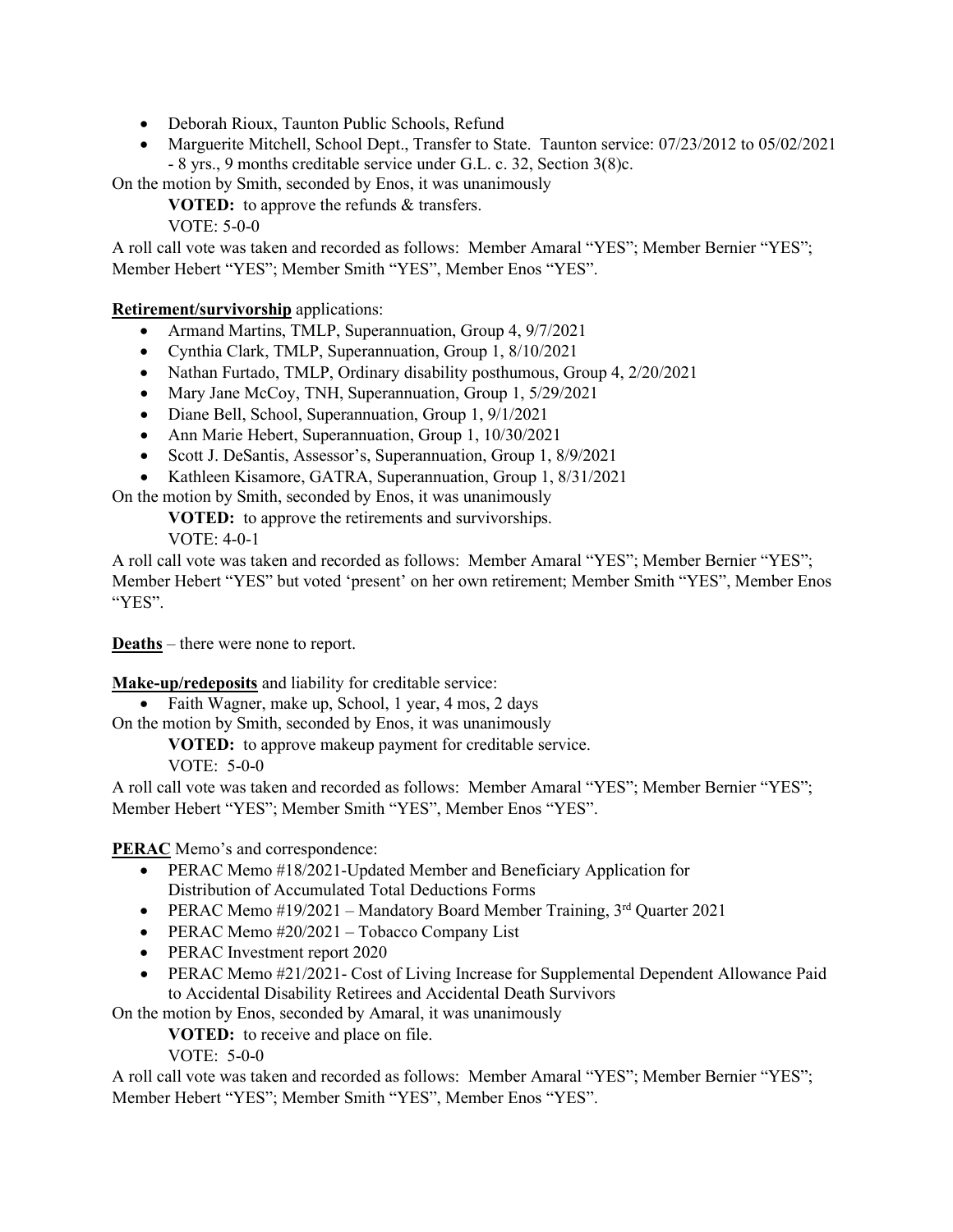**Investments** & accounting:

• Accounting reports for m/e  $05/31/2021$  – Trial Balance, Cash Receipts & Disbursements, and Journal Entries. Bristol County Savings Bank Checking account statement and reconciliation as of m/e 05/31/2021. After full review of all reports, the Board voted as follows:

On the motion by Enos, seconded by Smith, it was unanimously

**VOTED:** to approve accounting reports for m/e  $05/31/2021$  – Trial Balance, Cash Receipts & Disbursements, and Journal Entries; the Bristol County Savings Bank Checking account statement and reconciliation as of 05/31/2021.

VOTE: 5-0-0

A roll call vote was taken and recorded as follows: Member Amaral "YES"; Member Bernier "YES"; Member Hebert "YES"; Member Smith "YES", Member Enos "YES".

• Investments Purchased (\$9,427,870.47) and Sold \$9,413,948.62 for  $m/e$  05/31/2021.

On the motion by Smith, seconded by Enos, it was unanimously

**VOTED**: to approve the purchases & sales as of 05/31/2021.

VOTE: 5-0-0

A roll call vote was taken and recorded as follows: Member Amaral "YES"; Member Bernier "YES"; Member Hebert "YES"; Member Smith "YES", Member Enos "YES".

#### **Funding & Budget requests**:

The Board reviewed budget expenditures and account balances thru m/e 06/30/2021.

On the motion by Enos, seconded by Smith, it was unanimously

**VOTED:** to approve expenditures & balances and place on file.

VOTE: 5-0-0

A roll call vote was taken and recorded as follows: Member Amaral "YES"; Member Bernier "YES"; Member Hebert "YES"; Member Smith "YES", Member Enos "YES".

**Travel, Education** & Conferences: The Board reviewed upcoming Fall conference for NCPERS from September 26-28, 2021 to be held in-person in Scottsdale, AZ. After review and discussion, the Board voted as follows:

On the motion by Smith, seconded by Enos, it was unanimously

**VOTED:** to authorize any board member or staff to attend with a provision that no travel reimbursement will be given if the conference is cancelled for some reason. VOTE: 5-0-0

A roll call vote was taken and recorded as follows: Member Amaral "YES"; Member Bernier "YES"; Member Hebert "YES"; Member Smith "YES", Member Enos "YES".

## **Legal** matters:

The Board reviewed legal expenses of \$1,291.00 for m/e 06/30/2021 for Atty. Michael Sacco. On the motion by Enos, seconded by Smith, it was unanimously

**VOTED:** to the legal expenses for m/e 06/30/2021.

VOTE: 5-0-0

A roll call vote was taken and recorded as follows: Member Amaral "YES"; Member Bernier "YES"; Member Hebert "YES"; Member Smith "YES", Member Enos "YES".

### **Executive Director's report**

• PERAC annual report of earnings for 2020 – review disability retirees who have not fully complied with PERAC's filing under G.L. c. 32, section 91A – Roberta Newcomb, David Pereira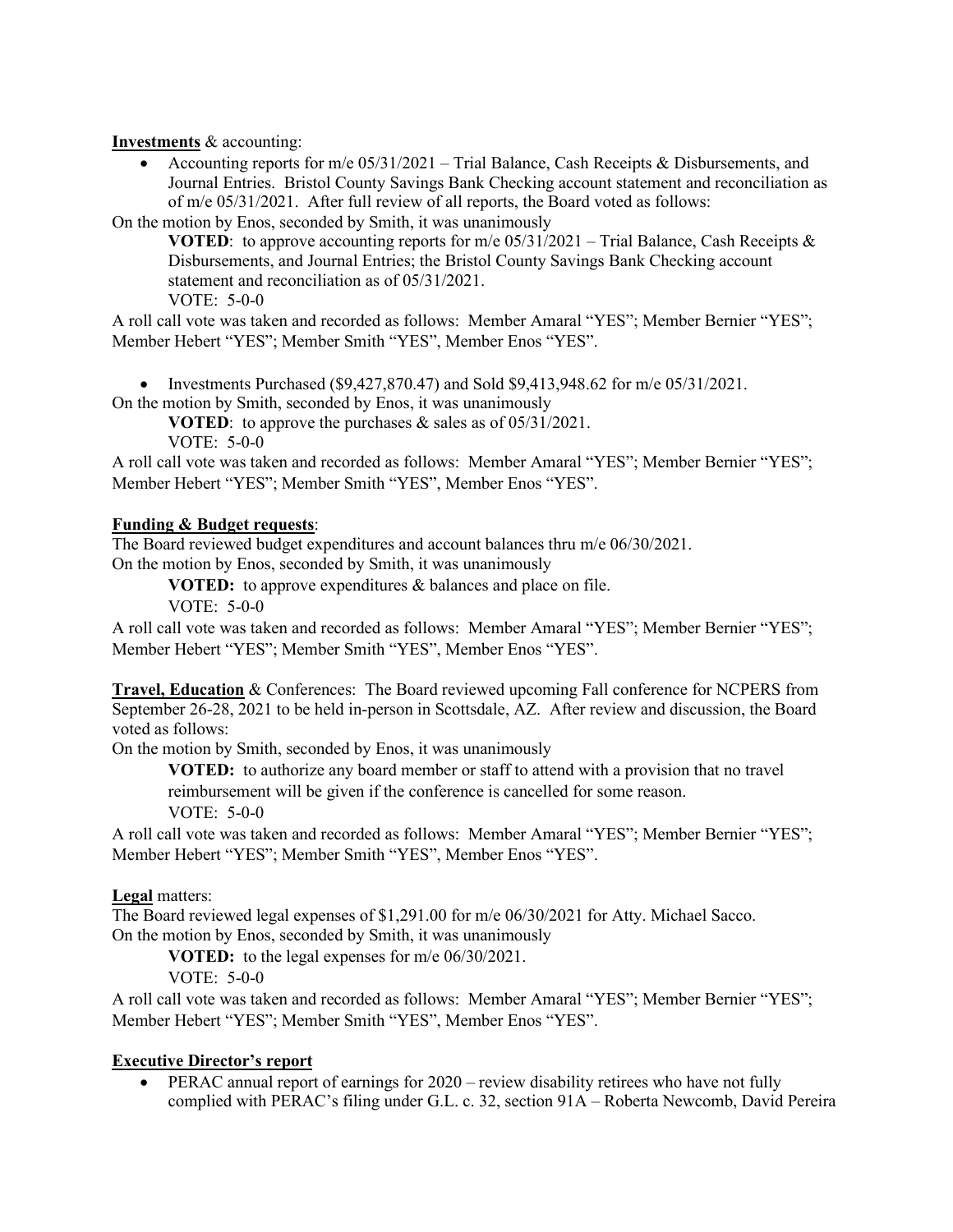& Alfred Borges. Mr. Borges has complied and Ms. Newcomb brought in her W-2 form to the office that PERAC needs. The only remaining retiree that has outstanding items due to PERAC was David Pereira.

On the motion by Enos, seconded by Smith, it was unanimously

**VOTED:** to inform Mr. Pereira that he has until the next board meeting – August 25, 2021 – to comply with PERAC or face termination.

VOTE: 5-0-0

A roll call vote was taken and recorded as follows: Member Amaral "YES"; Member Bernier "YES"; Member Hebert "YES"; Member Smith "YES", Member Enos "YES".

• Ex. Director reported that Asst. Director Karen Medeiros returned to work July 12, 2021 with no restrictions. The interim part-time helper has stopped working. Chairperson Hebert recommended sending a letter of thanks to Lori Holmes-Smith who filled in during Ms. Medeiros' medical leave and remote work.

On the motion by Enos, seconded by Amaral, it was unanimously

**VOTED:** to send a thank you note to Ms. Holmes-Smith thanking her for filling in. VOTE: 4-0-1

A roll call vote was taken and recorded as follows: Member Amaral "YES"; Member Bernier "YES"; Member Hebert "YES"; Member Smith "present/abstain", Member Enos "YES".

### **EXECUTIVE SESSION**:

At 1:15 p.m., Chairperson Hebert entertained a motion to go into Executive Session pursuant to M.G.L. c. 30A, s. 21(a)(3) for the purpose of reviewing the report(s) of the application for accidental disability of Kerin Corrigan, the DALA appeal of Kevin Brocato, and CRAB appeal of August Loura. The Board noted that it would reconvene in open session following the executive session.

VOTE: 5-0-0

A roll call vote was taken and recorded as follows: Member Amaral "YES"; Member Bernier "YES"; Member Enos "YES"; Member Hebert "YES"; Member Smith "YES".

(*The minutes of the executive session are kept in a separate minute book*)

### **Open Session 1:50 p.m.**

On the motion by Enos, seconded by Smith, it was unanimously

**VOTED:** to record the votes that were taken during the executive session in open session. VOTE: 5-0-0

A roll call vote was taken and recorded as follows: Member Amaral "YES"; Member Bernier "YES"; Member Enos "YES"; Member Hebert "YES"; Member Smith "YES".

On the motion by Enos, seconded by Smith, it was unanimously

**VOTED:** to accept the application of Kerin Corrigan for accidental disability and to request PERAC to convene a medical panel exam subject to receipt of some additional medical records and clarification of the essential duties of her job description as Principal Clerk in the Water dept. VOTE: 5-0-0

A roll call vote was taken and recorded as follows: Member Amaral "YES"; Member Bernier "YES"; Member Enos "YES"; Member Hebert "YES"; Member Smith "YES".

### **Supplementary Regulations**